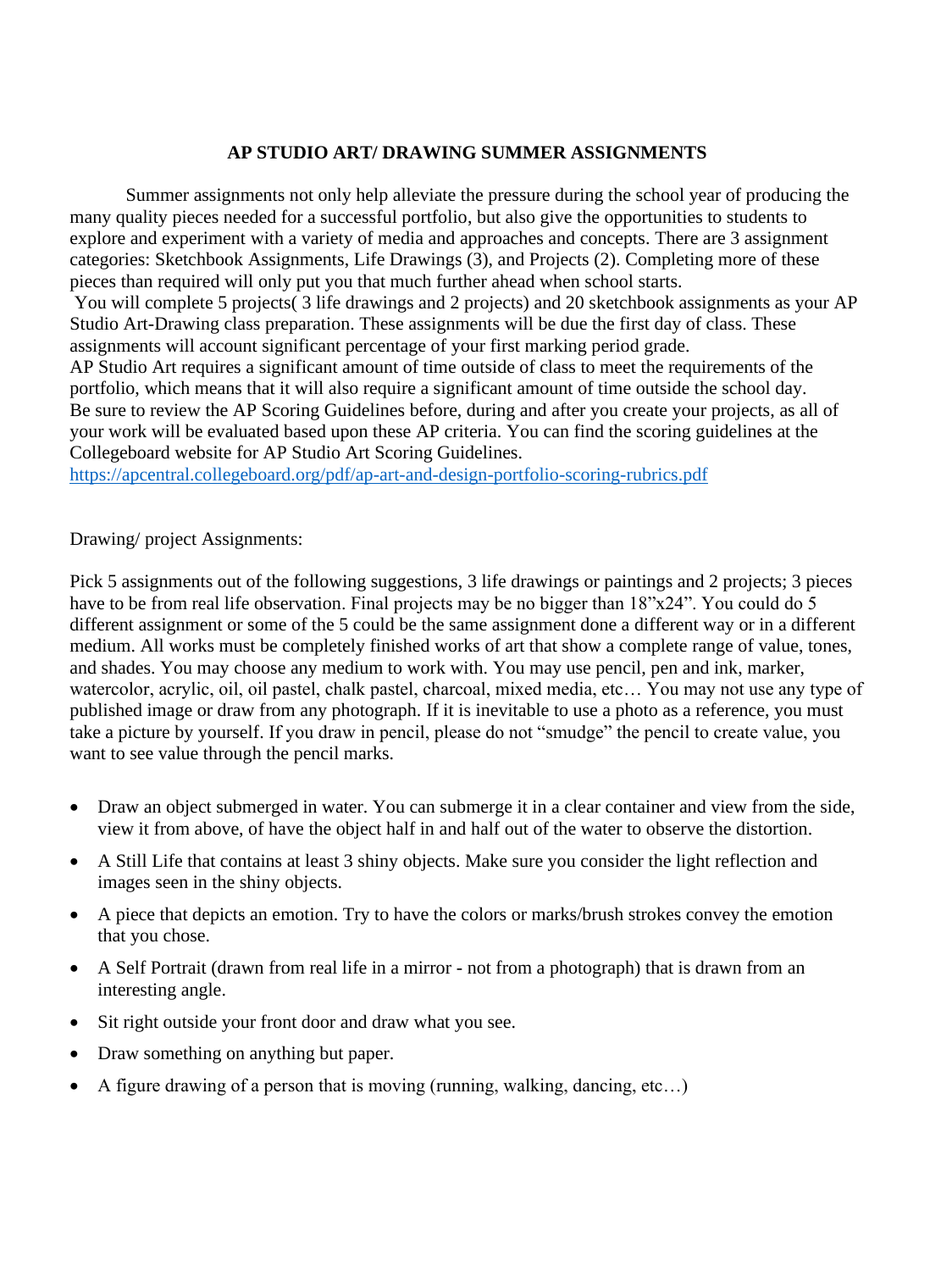- A landscape that includes a building or a group of buildings. You are very lucky to live where you do! There are many well-known artists that choose to live in this area for all the wonderful outdoor areas to draw. Be sure to consider composition and perspective when choosing your subject.
- A memory from your childhood.
- Illustrate a song of your choice. Do not include any lyrics or words in the piece.
- Draw the inside of something: a drawer, your car, refrigerator, etc...

## Sketchbook Assignments

These sketchbook assignments should be finished drawings. *Sometimes breadth pieces come from sketchbooks.* Choose from this list or create your own ideas for your 20 sketches (you can do more!) Drawings must be fully finished and take up the entire page. You may do the sketchbook assignments in any medium. Please pick 20 assignments from the following list, and put the date each time you finish.

- Draw an object in daylight and then again at night by artificial light.
- Fill 2 pages with a collage of images and words that appeal to you. You must add at least 2 hand drawn images that overlap.
- Sketch 5 design motifs that you like. They can be from company logos, repeating patterns, etc...
- Come up with a new design or improvement to an object that currently exists. Think of something that you might use every day. How can you improve it?
- Illustrate a dream that you have had
- Make a detailed drawing of your eye
- Draw a piece of furniture in your house
- Empty your wallet or purse and draw what you find
- Draw something using one continuous line. Put the pencil on the paper and do not take it off the paper until the entire drawing is finished.
- Pile of pillows
- Fabric with pattern
- Look up words you do not know and illustrate them
- Insects
- Draw on top of an old drawing
- Man vs. Nature
- Close up of an object making it abstract
- 5 drawings on top of each other
- Transformation
- Jim Dine: tools
- Negative space only
- Only objects I found at this location\_\_\_\_\_\_\_\_\_
- Non objective
- Oops, wrong color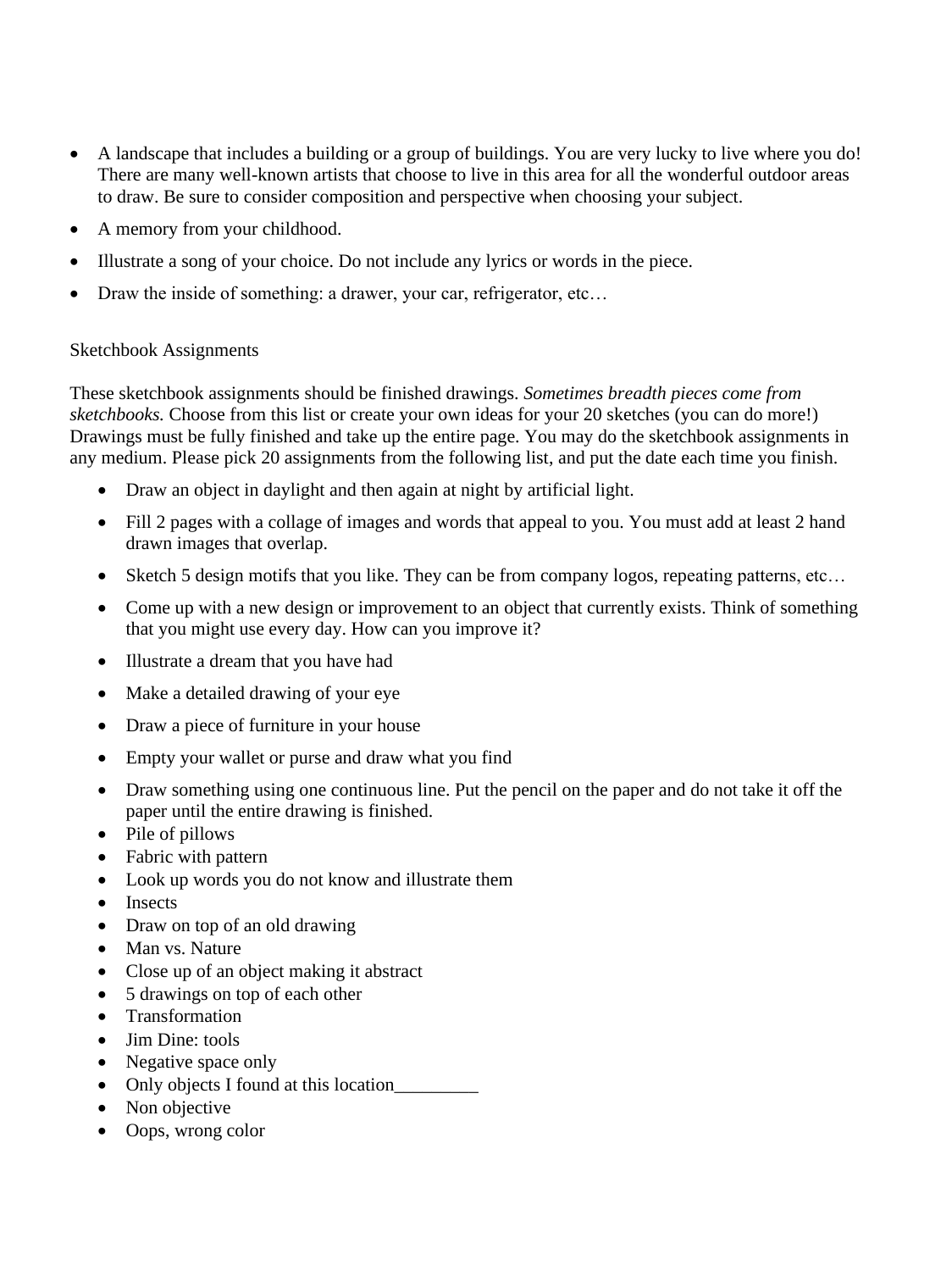- Contradiction
- Outside vs. inside
- Plugged in
- Extreme light source
- Refuge
- Extreme perspective
- Chinese proverb
- Social statement
- A tiny image repeated several times
- Café
- Park
- View from a car mirror
- What was for dinner
- Laundry day
- Glass bottles
- Shoes
- Create a texture surface and draw on it
- Sink with dishes in it and soapy water
- Yourself in 15 years
- Abstract drawing of a building
- Opposites
- Conflict of interest
- Layer it on
- Anatomy
- Morphs
- The senses
- Fill a plastic bag with objects and draw
- Metallic objects
- Autumn forest floor
- Threads

## **Helpful hints:**

1. **Draw directly from life** instead of using reference photos, whenever possible. If you must use a photo, take your own or use a photo from the public domain. Attach the photo to the back of the work.

2. **Use quality materials** for your art. Good materials make it easier to create good work. Use at least 80 lb white drawing paper and stretched canvases for painting.

3. Use a **sketchbook to plan** your artwork. Make several thumbnails, jot down notes, glue in reference images, and do color studies when needed. The best sketchbook is the black hardbound 8.5"x11"Basic Canson book with acid free paper, which can be purchased from Barnes and Nobles, as well as art vendors.

4. **Use a variety of media**, even combining them for mixed media.